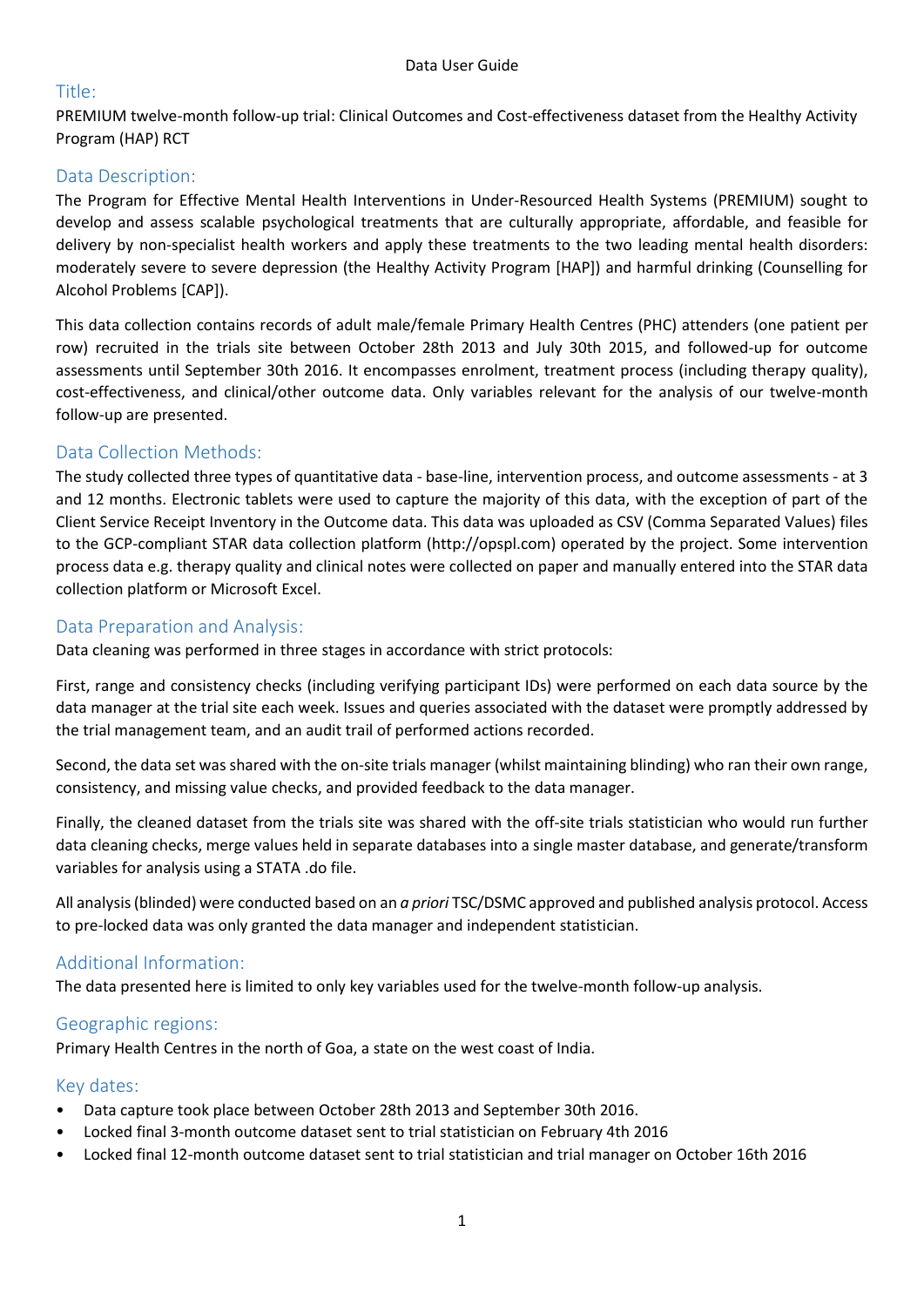# Quality Controls:

Range and consistency checks were performed separately for each data source at weekly intervals. Queries identified were resolved promptly by the trial management team, and the database updated to maintain the audit trail.

## Species:

Human research participants aged between 18 and 65 years.

## Privacy:

- All interviews were conducted in private settings convenient to the participants.
- All data containing participants' personal identifiers have been delinked. In cases where it has been necessary to retain the link between identifiers and participant's data, security protocols have been applied. Paper data has been kept in secure cabinets and electronic data has been password protected at the trial site.

## Ethics:

Ethics approval to conduct the trial was obtained from the Institutional Review Boards at the London School of Hygiene and Tropical Medicine, Sangath (the implementing institution in India), and the Indian Council of Medical Research.

## Keywords:

Twelve-month follow-up, general adult depression, economic outcomes, counselling, lay counsellors, Goa, India, RCT.

# Language of written material:

English.

# Project title:

Sustained effectiveness and cost-effectiveness of the Healthy Activity Program, a brief psychological treatment for depression delivered by lay counsellors in primary care: twelve-month follow-up of a randomised controlled trial.

## Funder/Sponsor:

Funder: Wellcome Trust, UK

Sponsor: London School of Hygiene and Tropical Medicine, UK.

#### Grant Number:

#### 091834

#### Data Creators:

| <b>Forename</b> | <b>Surname</b> | <b>Faculty / Dept</b>                                               | <b>Institution</b>                                         | <b>Role</b>                         |
|-----------------|----------------|---------------------------------------------------------------------|------------------------------------------------------------|-------------------------------------|
| <b>Vikram</b>   | Patel          | <b>Department of Global</b><br><b>Health and Social</b><br>Medicine | Harvard Medical School,<br>Boston, USA                     | <b>Contact Person</b>               |
| <b>Benedict</b> | Weobong        | <b>Faculty of Epidemiology</b><br>and Population Health             | London School of Hygiene and<br><b>Tropical Medicine</b>   | Data Creator/Project<br>Manager     |
| <b>Bhargav</b>  | <b>Bhat</b>    | Data                                                                | Sangath, India                                             | Data Creator/Data<br>Manager        |
| <b>David</b>    | McDaid         | <b>Personal Social Services</b><br>Research Unit                    | <b>London School of Economics</b><br>and Political Science | Data Creator/Researcher             |
| Helen           | <b>Weiss</b>   | <b>Faculty of Epidemiology</b><br>and Population Health.            | London School of Hygiene and<br><b>Tropical Medicine</b>   | Data Creator/Trials<br>Statistician |